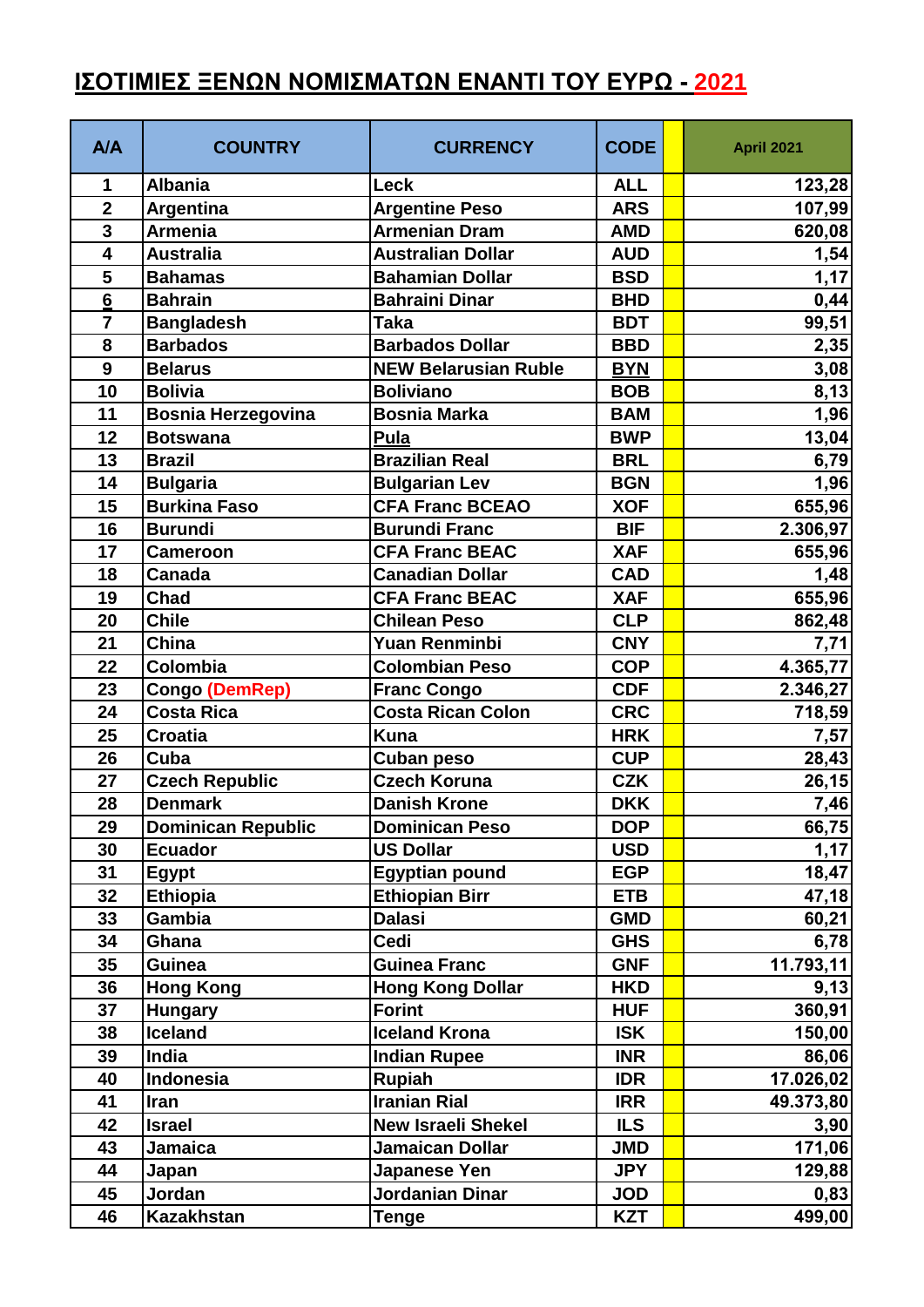| A/A | <b>COUNTRY</b>                | <b>CURRENCY</b>               | <b>CODE</b> | <b>April 2021</b>     |
|-----|-------------------------------|-------------------------------|-------------|-----------------------|
| 47  | Kenya                         | <b>Kenyan Shilling</b>        | <b>KES</b>  | 128,88                |
| 48  | <b>Kuwait</b>                 | <b>Kuwaiti Dinar</b>          | <b>KWD</b>  | 0,36                  |
| 49  | Lebanon                       | <b>Lebanese Pound</b>         | <b>LBP</b>  | $\overline{1.771,10}$ |
| 50  | Libya                         | <b>Libyan Dinar</b>           | <b>LYD</b>  | 5,31                  |
| 51  | <b>Madagascar</b>             | <b>Malagasy Ariary</b>        | <b>MGA</b>  | 4.452,29              |
| 52  | <b>Malawi</b>                 | <b>Kwacha</b>                 | <b>MWK</b>  | 923,33                |
| 53  | <b>Malaysia</b>               | <b>Malaysian Ringgit</b>      | <b>MYR</b>  | 4,90                  |
| 54  | <b>Maldive Is.</b>            | <b>Rufiyaa</b>                | <b>MVR</b>  | 18, 10                |
| 55  | <b>Mauritania</b>             | Ouguiya                       | <b>MRU</b>  | 42,26                 |
| 56  | <b>Mauritius</b>              | <b>Maur Rupee</b>             | <b>MUR</b>  | 47,49                 |
| 57  | <b>Mexico</b>                 | <b>Mexican Peso</b>           | <b>MXN</b>  | 24,25                 |
| 58  | <b>Moldova</b>                | <b>Moldovan Leu</b>           | <b>MDL</b>  | 21, 13                |
| 59  | Mongolia                      | <b>Tugrik</b>                 | <b>MNT</b>  | 3.348,31              |
| 60  | <b>Morocco</b>                | <b>Moroccan Dirham</b>        | <b>MAD</b>  | 10,65                 |
| 61  | <b>Mozambique</b>             | <b>Meticai</b>                | <b>MZN</b>  | 80,22                 |
| 62  | <b>Namibia</b>                | <b>Namibian Dollar</b>        | <b>NAD</b>  | 17,56                 |
| 63  | <b>Nepal</b>                  | <b>Nepalese Rupee</b>         | <b>NPR</b>  | 138,33                |
| 64  | <b>New Zealand</b>            | <b>New Zealand Dollar</b>     | <b>NZD</b>  | 1,68                  |
| 65  | Nicaragua                     | <b>Cordoba Oro</b>            | <b>NIO</b>  | 41,02                 |
| 66  | <b>Niger Rep</b>              | <b>CFA Franc BCEAO</b>        | <b>XOF</b>  | 655,96                |
| 67  | Nigeria                       | <b>Naira</b>                  | <b>NGN</b>  | 458,27                |
| 68  | <b>Norway</b>                 | <b>Norwegian Krone</b>        | <b>NOK</b>  | 10,05                 |
| 69  | Oman                          | <b>Rial Omani</b>             | <b>OMR</b>  | 0,45                  |
| 70  | <b>Pakistan</b>               | <b>Pakistan Rupee</b>         | <b>PKR</b>  | 179,61                |
| 71  | Panama                        | <b>Balboa</b>                 | <b>PAB</b>  | 1,17                  |
| 72  | Peru                          | <b>Nuevo Sol</b>              | <b>PEN</b>  | 4,43                  |
| 73  | <b>Philippines</b>            | <b>Philippine Peso</b>        | <b>PHP</b>  | 57,02                 |
| 74  | <b>Poland</b>                 | <b>Zloty</b>                  | <b>PLN</b>  | 4,65                  |
| 75  | Qatar                         | <b>Qatari Riyal</b>           | QAR         | 4,28                  |
| 76  | Romania                       | <b>New Leu</b>                | <b>RON</b>  | 4,87                  |
| 77  | <b>Russia</b>                 | <b>Russian Ruble</b>          | <b>RUB</b>  | 89,04                 |
| 78  | Rwanda                        | <b>Rwanda Franc</b>           | <b>RWF</b>  | 1.153,22              |
| 79  | Saudi Arabia                  | Saudi Riyal                   | <b>SAR</b>  | 4,41                  |
| 80  | Senegal                       | <b>CFA Franc BCEAO</b>        | <b>XOF</b>  | 655,96                |
| 81  | <b>Serbia</b>                 | <b>Dinar</b>                  | <b>RSD</b>  | 117,93                |
| 82  | <b>Seychelles</b>             | <b>Seychelles Rupee</b>       | <b>SCR</b>  | 24,73                 |
| 83  | <b>Sierra Leone</b>           | Leone                         | <b>SLL</b>  | 12.025,80             |
| 84  | <b>Singapore</b>              | <b>Singapore Dollar</b>       | <b>SGD</b>  | 1,58                  |
| 85  | <b>South Africa</b>           | Rand                          | <b>ZAR</b>  | 17,56                 |
| 86  | <b>South Korea</b>            | Won                           | <b>KRW</b>  | 1.332,42              |
| 87  | <b>Sri Lanka</b>              | <b>Sri Lanka Rupee</b>        | <b>LKR</b>  | 233,86                |
| 88  | <b>Sudan Rep</b>              | <b>Sudanise Pound</b>         | <b>SDG</b>  | 445,40                |
| 89  | <b>Swaziland</b>              | Lilangeni                     | <b>SZL</b>  | 17,56                 |
| 90  | <b>Sweden</b>                 | <b>Swedish Krona</b>          | <b>SEK</b>  | 10, 15                |
| 91  | <b>Switzerland</b>            | <b>Swiss Franc</b>            | <b>CHF</b>  | 1,10                  |
| 92  | <b>Syria Arab Republic</b>    | <b>Syrian Pound</b>           | <b>SYP</b>  | 1.477,60              |
| 93  | <b>Special Drawing Rights</b> | <b>Special Drawing Rights</b> | <b>XDR</b>  | 0,83                  |
| 94  | <b>Taiwan</b>                 | <b>Taiwan Dollar</b>          | <b>TWD</b>  | 33,49                 |